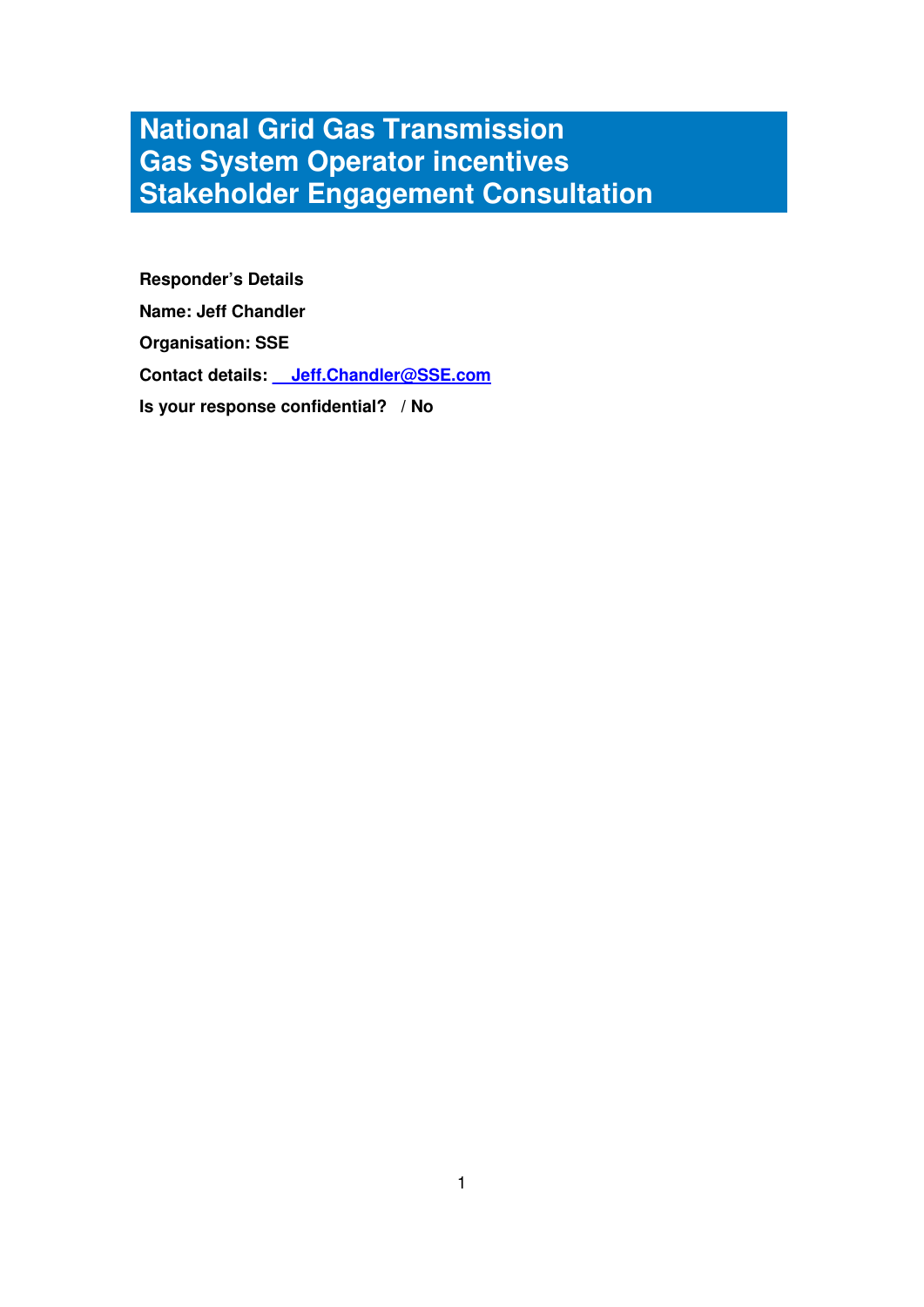# **System Operation**

# **Residual Balancing**

#### **Q1. Do you agree with our proposal to maintain the current Residual Balancing incentive structure of linepack and price performance measures in preference to a cost minimisation scheme?**

Yes. SSE believe that the SO should continue to be financially incentivised such that any actions it takes on the day commodity market (OCM), are as close to the market price as possible and that daily linepack changes are minimised to ensure cost reflectivity and "polluter pays" principles.

We do not support the proposal to introduce an incentive based on the total cost of the SO's balancing actions as we are concerned that it will create distortions in the OCM by encouraging the taking of actions that are not close to the market price and therefore would have an undue effect on cash out prices. We believe that the existing incentive regime has proven effective and created stability in the market, and as such, should remain.

However, we note that NGG has consistently outperformed its residual balancing incentive in each of the last 4 years and as such the incentive measures should be further tightened.

## **Q2. Do you support the proposed change to link price and linepack targets to market volatility and imbalance? If not, how do you consider a performance measure should be set?**

SSE believe that the existing incentive regime has proven effective and created stability in the market, and as such, unless there is very compelling evidence, change for change sake should be avoided and the existing calculation method and parameters retained.

The basis of change suggested by NGG are based on limited data or unsubstantiated assumptions that need to be further justified before SSE can accept them. In particular, NGG have:

- 1. assumed that a 1:1 volume relationship exists between NGG trades & Shipper imbalances;
- 2. used a data set of only one incentive year to calculate the average shipper imbalance of 4.7 mcm/day and thus calculate a maximum daily value of £9240;
- 3. used an annual volatility rather than a percentage of on the day SAP price, which SSE believes will be less cost reflective.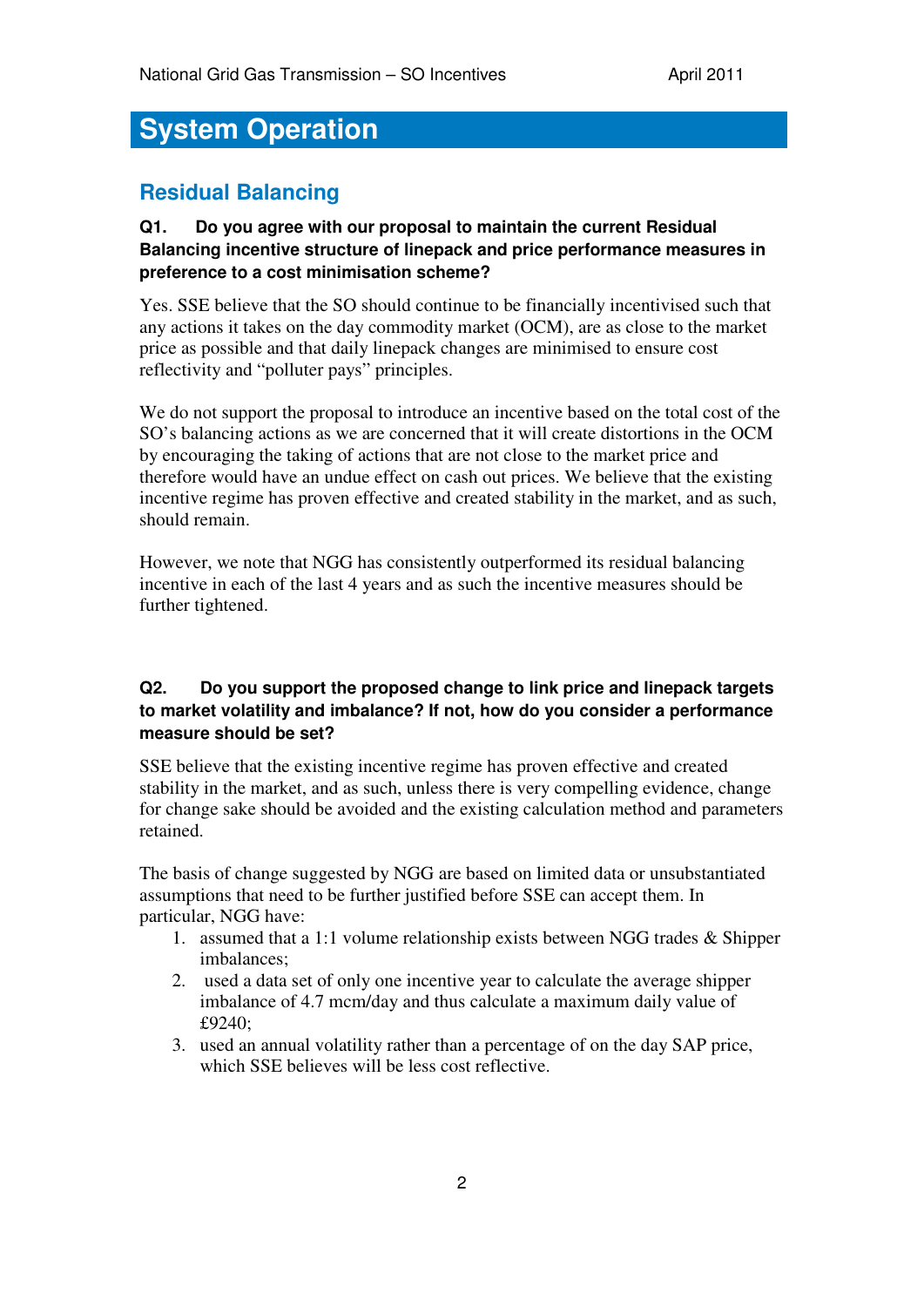#### **Q3. Does our proposal of a daily maximum value (£9,240) represent a suitable potential reward for our residual balancing performance? If not, what value do you attribute to the Residual Balancing role?**

A data set of only one incentive year has been used to calculate the average shipper imbalance period and thus calculate a maximum daily value of £9240. This period is statistically inadequate to then use in an 8 year price control. Also, it has been assumed that a 1:1 volume relationship exists between NGG trades & Shipper imbalances. SSE would need to see further evidence to confirm this assumption before supporting it. SSE therefore considers the value of £9240 to be excessive compared to the current combined maximum daily value of £4500 from the LPM and PPM incentives. It is unusual that an incentive payment should be doubled when no action is taken. In addition the daily sums will need to be subject to an annual collar to ensure an appropriate level of risk and reward. SSE consider the existing collar ( -3.5 m to £2 m) should be continued into the new RIIO period.

# **NTS Shrinkage & Unaccounted for Gas**

#### **Q4. Do you feel it is appropriate to separate the baseline procurement of shrinkage from prompt purchases for changes to forecast levels?**

SSE believe that utilising a fixed baseline volume at a forward reference price and ,once closer to the period of physical delivery, trading variable volume at a variable reference price could minimise volume forecast risk and associated windfall gains and losses. However, it must be recognised that any prompt price risk created by spot purchases will be passed through to customers. This reduced risk and cost that NGG will be exposed to should be reflected in lower SO incentive rewards. The proposed future incentive sharing, collar and magnitude of incentive payment have not been included in this consultation, and we need to see this detail. However, we would comment that NGG have consistently maximised their recent incentive payments for shrinkage at £5m/year which would suggest they are not sufficiently stretching.

#### **Q5. Do you consider a rolling 9 month price reference period to month ahead of the delivery quarter sets a fair benchmark price for shrinkage energy procurement performance assessment?**

SSE believe that a rolling 9 month reference price ahead of the delivery quarter sets a reasonable benchmark price for the procurement of shrinkage energy.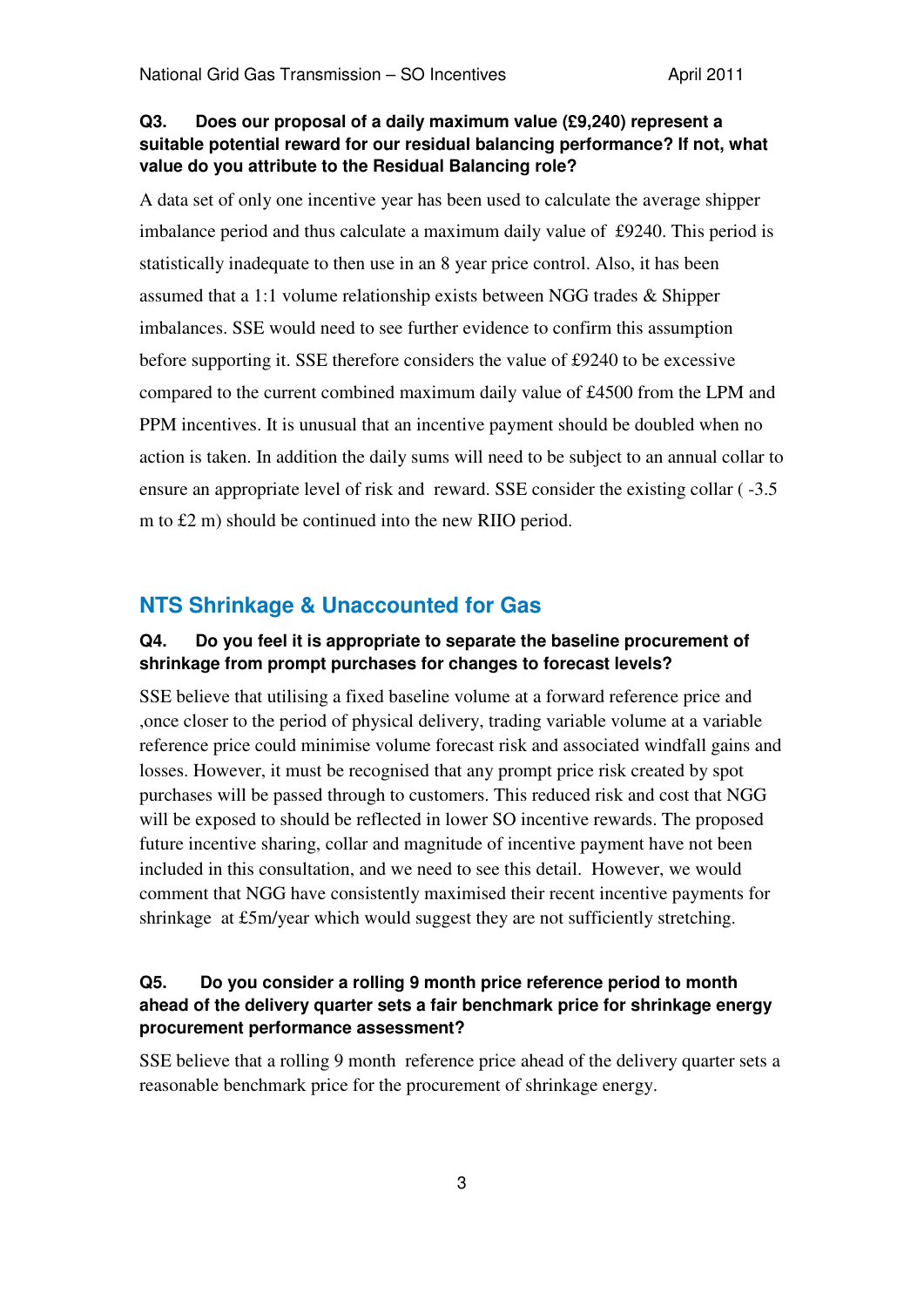#### **Q6. Do you consider the Traded Price of Carbon Adjustment alone provides an appropriate mechanism to incentivise the proper consideration of environmental impacts of compressor use?**

SSE agree that the carbon price alone should be sufficient to incentivise an optimal use of compressors.

#### **Q7. Are there suitable incentives to reduce UAG on all the appropriate industry parties?**

No. The industry has incurred shrinkage and UAG costs of between £110 m  $&$  £150 m in each of the last 3 years. However, due to the single financial reporting method SSE are unable to tell how much is from UAG and how much is from own use gas  $\&$ CV shrinkage. Therefore, SSE propose that the costs for Shrinkage should be reported separately from UAG.

SSE are disappointed that the industry and ultimately customers pay over £100m /yr for UAG and that NGG still maximise rewards through their shrinkage incentive payment structure. SSE do not consider this to be fair and in addition to the proposed licence condition we would want to see a further financial incentive placed on NGG where they incur a cost when UAG gas is above a certain level.

# **Operating Margins (OM)**

#### **Q8. Do you agree with our proposal to reconsider OM incentivisation following the OM services review?**

SSE do not agree that that OM services and incentivisation need to be reconsidered and delayed. The industry has now operated the OM services tender for 2 years during which time a volume target and cost incentive have been in place. Up until now the costs have been on a pass through basis and we believe the time is right for the existing incentive mechanism to be implemented with a cost incentive of £16.5m and a volume target of 78.1 GWh. The cost collar incentive on NGG is fair in that it protects and rewards cost minimisation within a band of +/-£1m.

# **Greenhouse Gas Emissions (Venting)**

### **Q9. Do you support our approach for the greenhouse gas emissions incentive and what value would you place on a greenhouse gas emissions scheme?**

SSE do not agree that venting should be subject to a financial incentive but should be managed by a reputational incentive. NGG have a stated public objective to reduce greenhouse gases by 2050 as part of the de-carbonisation agenda. The venting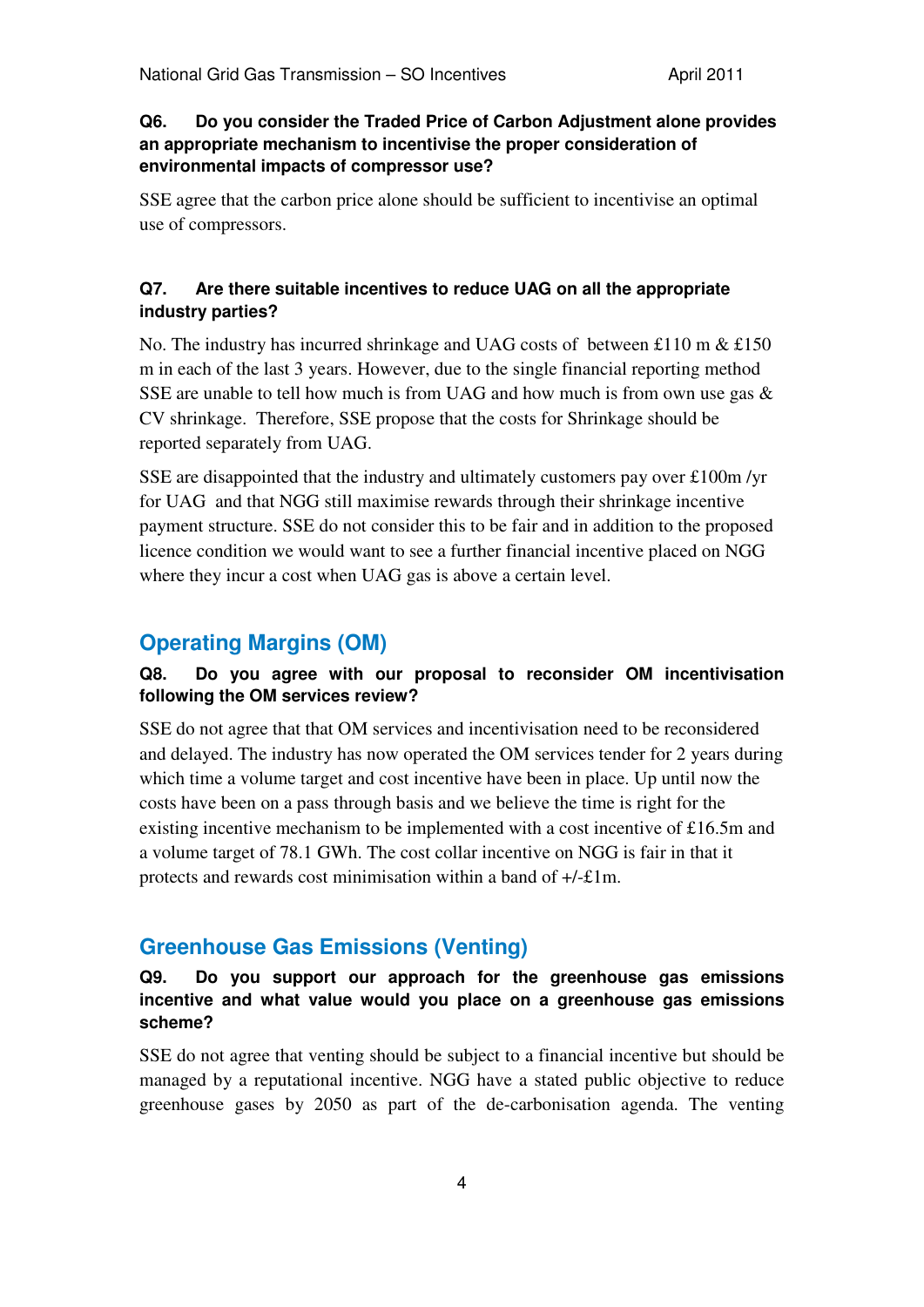undertaken by NGG is ultimately driven by operational requirements even if required to meet an obligation such as safe operation of the NTS.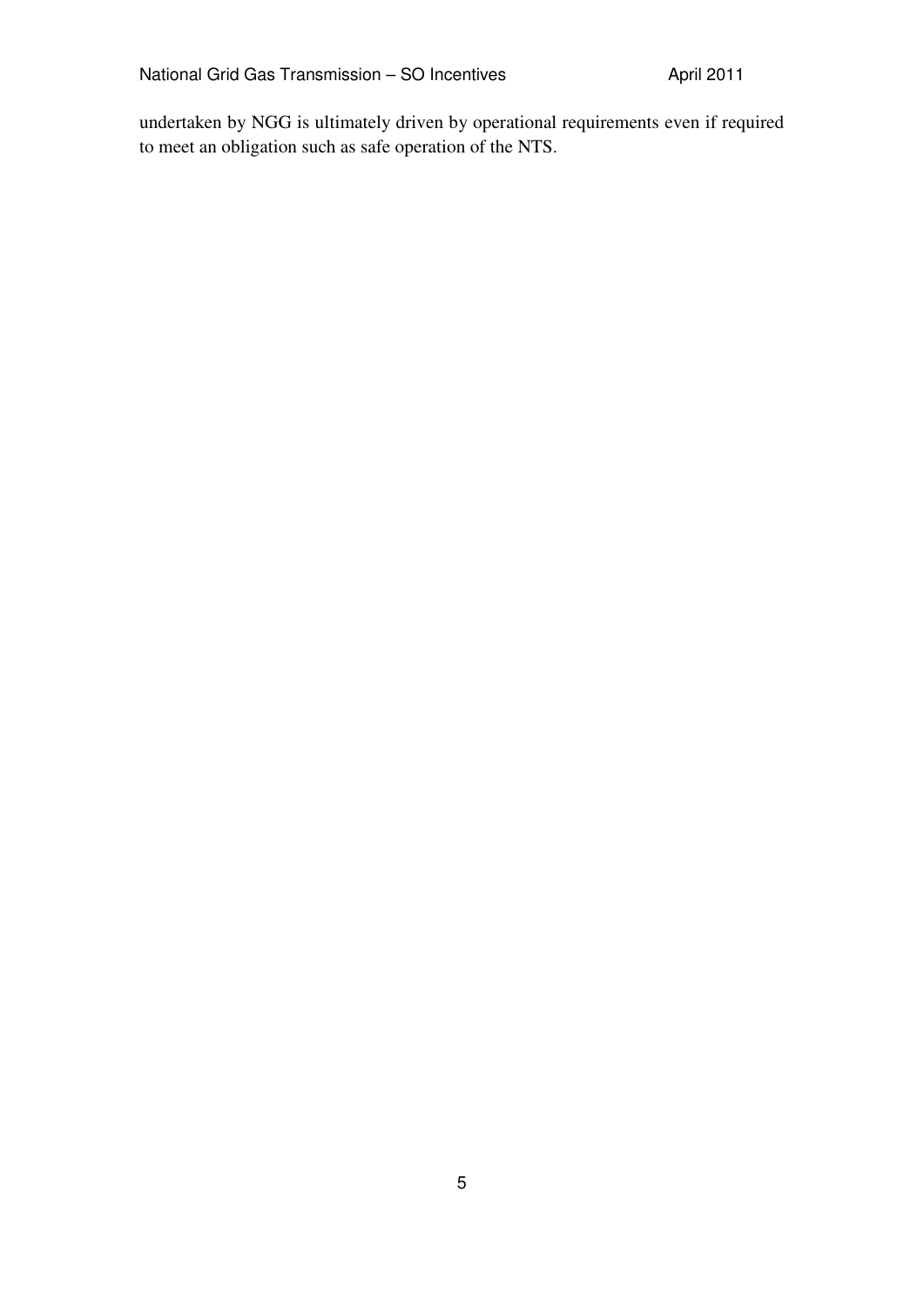# **Timely Connections**

# **Connection Offers**

**Q10. Do you agree or disagree that we should be incentivised to find new and innovative ways of delivering connection offers quicker than the timescales stated in the UNC?** 

SSE do not agree that connections should be subject to a financial incentive. The connections process developed in modification 373 codifies in the UNC the time required by NGG to offer a connection and where this is not possible a referral to Ofgem to determine extended timescales.

In time, experience will be gained of the new planning process and the speed with which new connections can be offered. SSE therefore believes a reporting and reputational incentive would be more appropriate. Depending on the results a future modification could then be raised by an interested party.

## **Capacity Delivery**

**Q11. Do you agree or disagree that a reputational incentive is appropriate to encourage National Grid to optimise the activities from signature of a bi-lateral contract to capacity application readiness, where applicable?** 

Detail on the capacity delivery process has not been developed and communicated. Until that time SSE offer these high level comments:

- SSE are supportive of a reputational and reporting licence requirement but are not supportive of a financial incentive due to the uncertainty around the process.
- On a broader note SSE are strongly opposed to any proposal to exempt incremental capacity release from Substitution as this may lead to stranded capacity and inefficient investment in the network.
- SSE have concerns about bilateral discussions that might not be transparent and as such would welcome details of the generic process that will apply to the industry. This concern applies to projects that are "transitional" in status.

**Q12. Do you agree or disagree that a financial incentive should be introduced to provide flexibility to adjust obligated lead times where there is a user requirement?**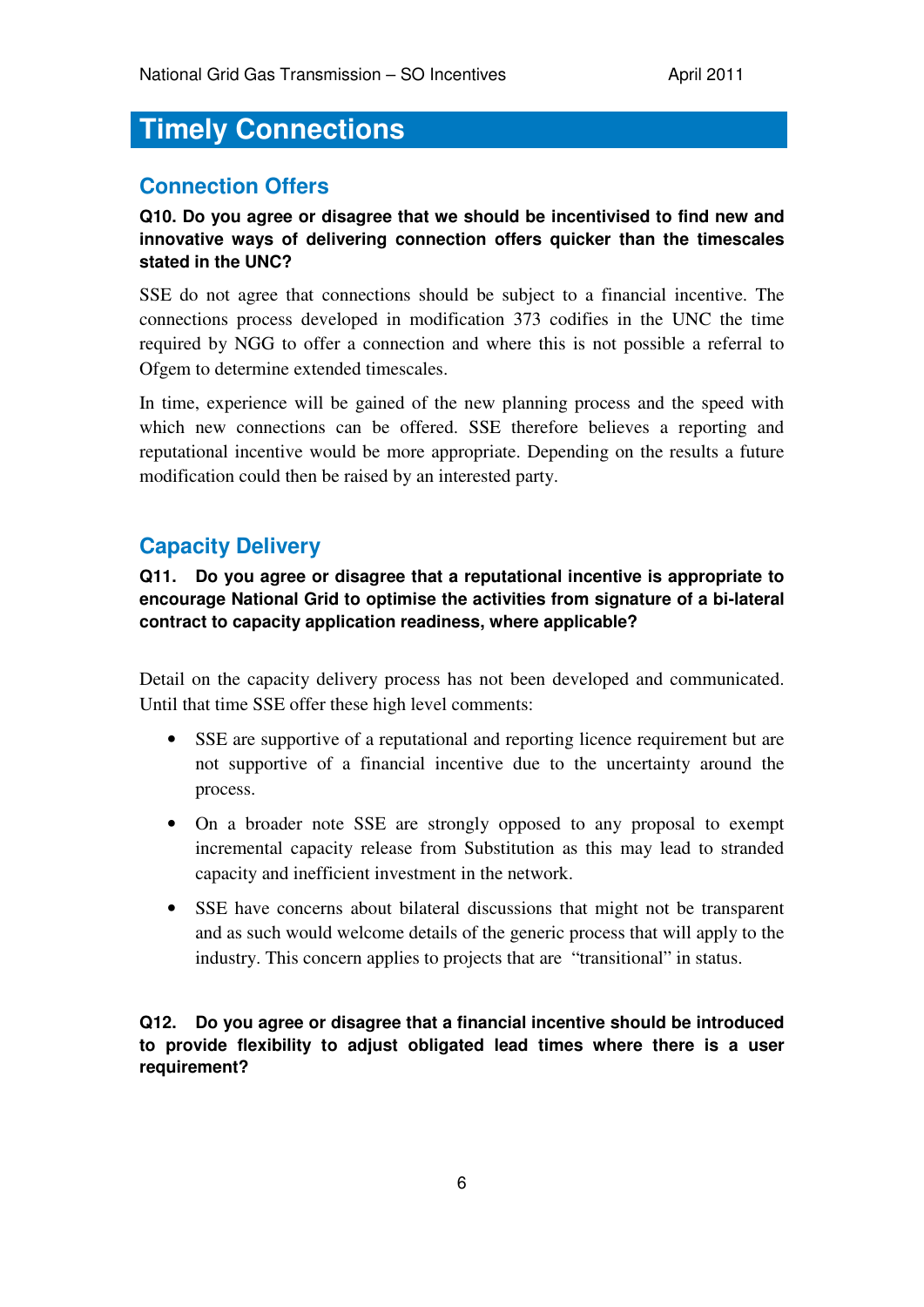The proposed process will have a lead time of 24 months provided a user commitment is given prior to October. However, this does not take account of non-October starts as requested in modification 376 nor flexibility as to when customers can signal a User Commitment. The proposed methodology curtails customer choice and will present a barrier to entry for new CCGT investment. SSE are not supportive of a financial incentive due to the developmental nature and lack of certainty around the capacity allocation process. At this time a reporting and reputational incentive would be better served.

#### **Constraint Management**

#### **Q13. Do you support the principle that SO incentive targets will need to change to reflect the application of the TO uncertainty mechanisms?**

At a high level we are supportive of the principle of TO uncertainty mechanisms having an impact on SO incentive targets. This is because NGG can build to manage incremental capacity or take commercial actions. However, there is insufficient detail to be able to comment on the proposals.

SSE are not supportive of the proposal to combine exit and entry capacity management actions to a single incentive. The act of combining will lead to the loss of targeted incentives on exit and entry which affect different customer groups and interests. In addition, more incremental exit capacity sites are expected in the future than entry and combination will lead to a lower level of risk for NGG than currently is the case because NGG are now exposed to operational exit buy-backs.

#### **Q14. Do you have a view about what the relevant constraint management action price assumed within our modelling?**

It has not been explained over what time period the proposed data: 1p/kWh for buyback options; 0.7p/kWh for locational sells and 1.6 p/kWh for locational buys was observed and calculated or how they will be varied in incentives over the 8 year RIIO period. SSE are therefore unable to comment on the suitability of the data and NGG will need to provide more clarification.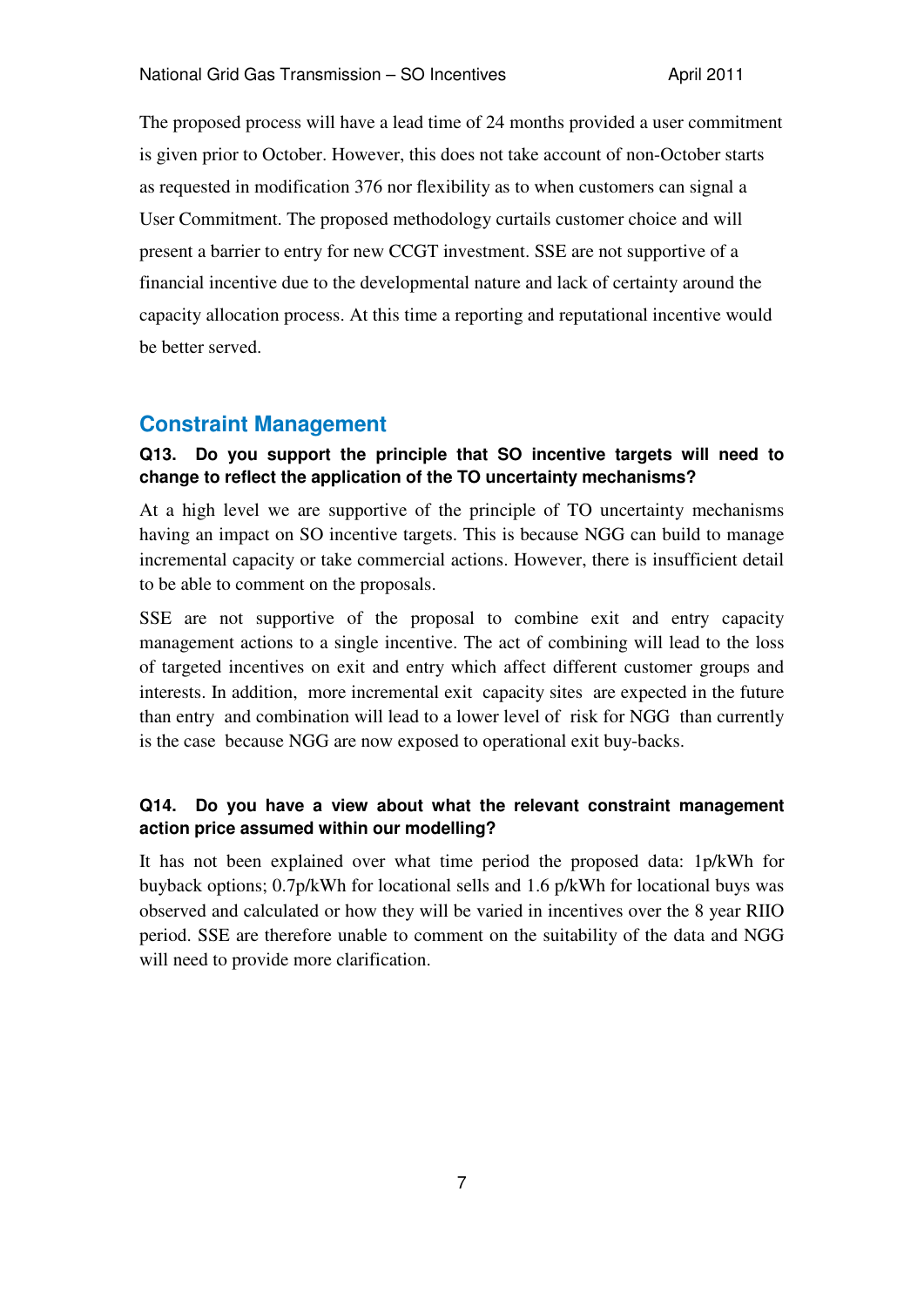# **Market Facilitation**

## **Demand Forecasting**

**Q15. What aspects of demand forecasting do you use in your decision making and value the most (e.g. forecast times, components of demand etc) and how do you expect your requirements to change over the RIIO-T1 period?** 

SSE note that NGG have consistently beaten their demand forecasting incentive target and consideration should be given to further tightening of the incentive.

 The day ahead forecast is the most important because this is used to measure the imbalance cashout positions of Shippers by NGG. Forecasts from D-7 to D-1 may be of interest but they must not detract from the accuracy of the D-1 forecast.

#### **Q16. Do you agree or disagree that the absolute forecast error is a more appropriate way to measure forecasting performance than the error as a percentage of demand?**

SSE support the proposal that an absolute forecast error is a more appropriate way of measuring forecast error rather than as a percentage of demand. We are also supportive of combining this with seasonal targets. This will reflect the financial costs that larger forecast errors will have in the Winter when gas is typically more expensive.

#### **Q17. Do you agree or disagree that the incentive target should reflect the level of demand volatility in the market?**

Overall levels of demand volatility should stabilise as demand alternates between CCGT and Storage injections as wind generation alternates between no wind and windy conditions. However, SSE supports the continued monitoring of demand volatility and the source of the volatility by demand type. If there is a consistent pattern then an uncertainty mechanism to reopen the demand forecast incentive or an adjuster mechanism could be considered. However, at this time we remain unconvinced of the need for a retrospective adjustment to the incentive.

## **Information Provision**

**Q18. Do you agree that it is appropriate to replace the current financial incentive scheme with a reputational incentive?**Yes. Focus should be given to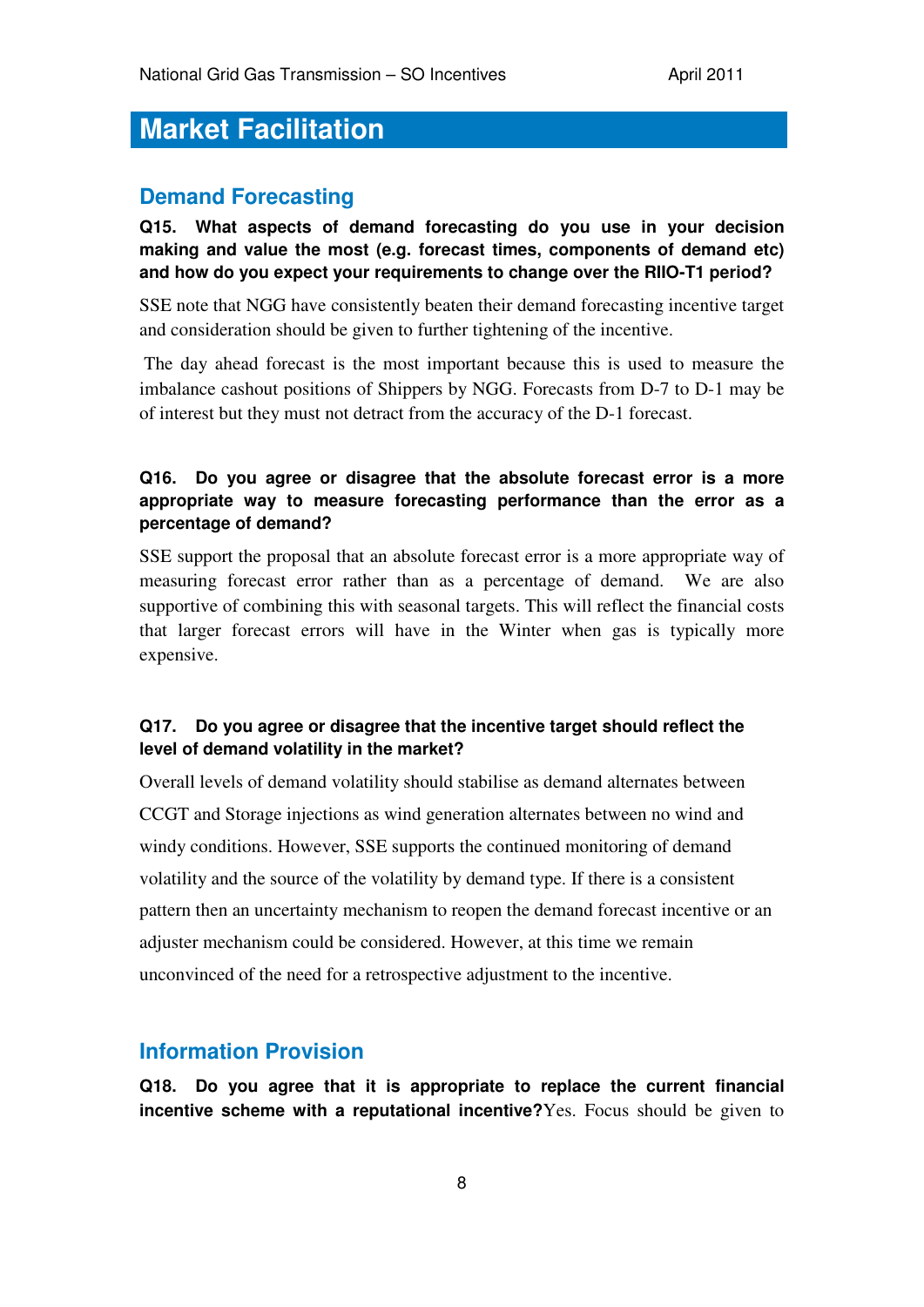data being updated quickly and systems being available at times of system stress. i.e. during times of GBAs.

#### **Q19. Are there areas where we could provide more information that would contribute to the efficient operation of the market, bring benefits to stakeholders' businesses and the value they provide to their customers?**

Provision of central reporting systems to support REMIT and other EU driven

requirements would be useful.

#### **Q20. Do you agree with our current approach to review information provision requirements with industry before seeking appropriate funding if necessary?**

Yes. Although we are broadly happy with this incentive and resources should be focused on other areas where improvements are required.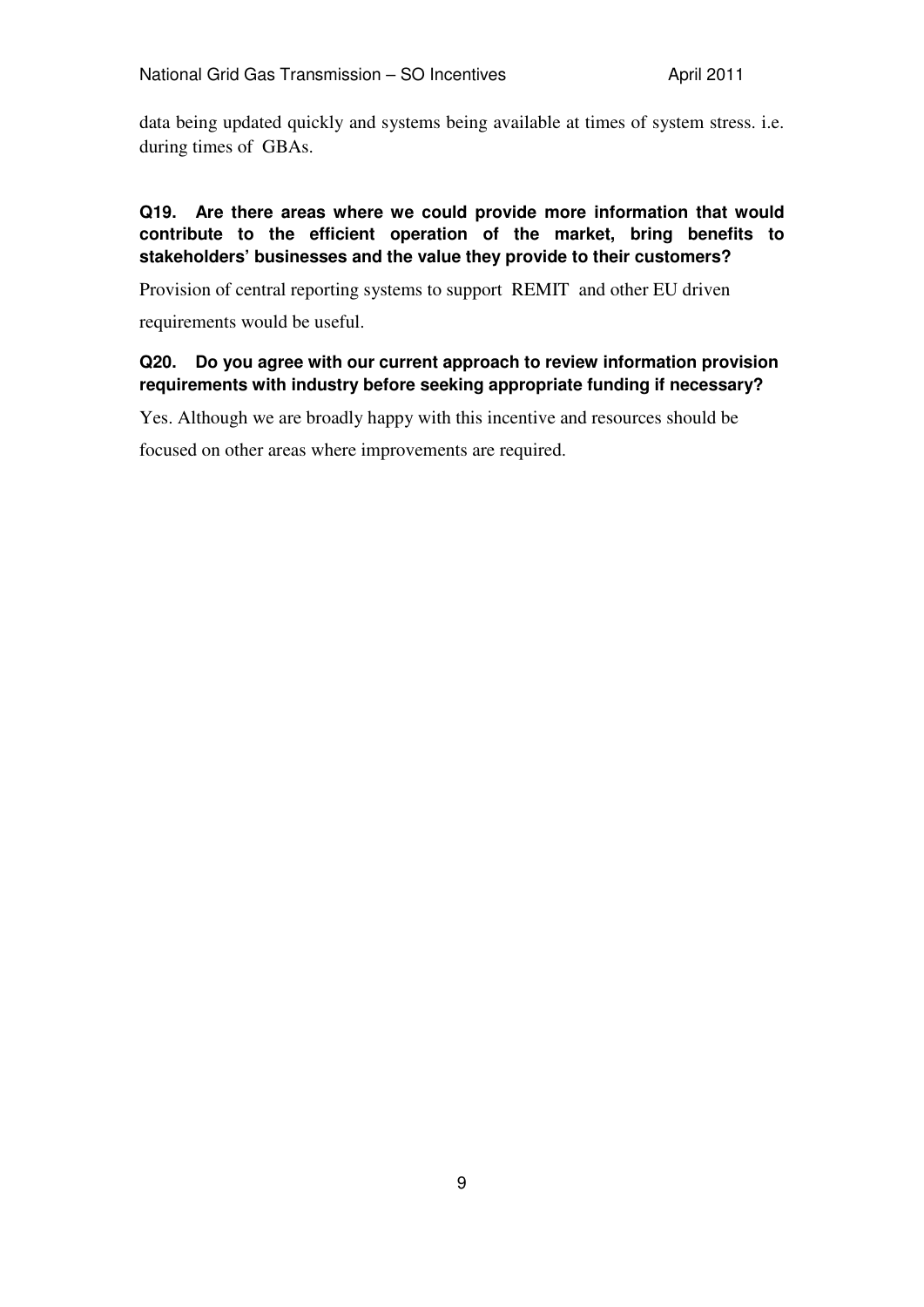# **Other New Incentives**

#### **Maintenance**

#### **Q21. Do you agree or disagree that the concept of maintenance days should apply at entry points?**

SSE agree that maintenance days for entry points should be developed further.

#### **Q22. How much notice do you require of maintenance scheduling changes?**

Changes to the originally agreed annual maintenance plan can be forced by NGG by giving 30 days notice. This creates problems for customers because it is not possible to reschedule planned maintenance subcontracted to third parties within this timescale. SSE's request for a maintenance incentive is driven by the need to stick with the original maintenance plan unless it is mutually acceptable to change. We have found agreeing the original maintenance plan to work well, but changes by NGG have occurred for relatively trivial reasons: 9 to 5 working and no overtime which has resulted in loss of generation profits. We would structure an incentive that encouraged flexible working on both parties. i.e. 24 \* 7 working and payment of compensation when maintenance was changed without mutual consent.

#### **Q23. Do you support the introduction of a financial incentive scheme relating to the scheduling of maintenance? What value would you place on such an incentive?**

SSE agree a financial incentive should be implemented that penalises a party when maintenance days are changed without mutual consent. The Incentive payment to customers cannot compensate for lost generation revenue as this will be too high but it should be higher than the cost of NGG working over time. This will ensure flexible 24 \* 7 working is optimised, NGG are best placed to comment on a suitable value for overtime and thus the incentive payments.

### **Capacity Scaleback**

#### **Q24. Do you agree or disagree that an incentive relating to the restoration of scaled back capacity would maximise the level of non-firm capacity made available to the market?**

SSE is not supportive of such an incentive. Maximising available capacity should be incumbent on the monopoly provider through the licence and a UNC code change can be raised to implement new policy.